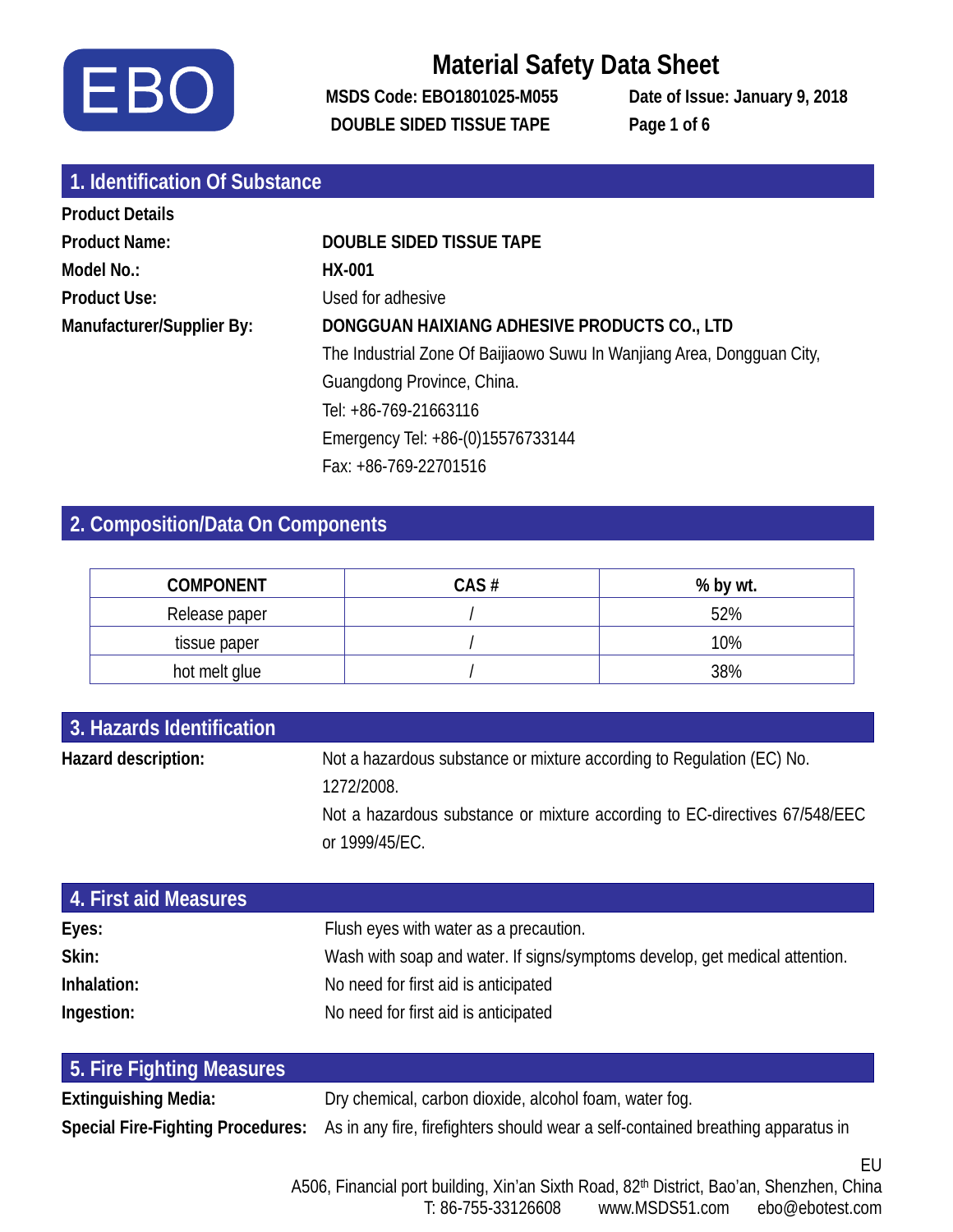

**MSDS Code: EBO1801025-M055 Date of Issue: January 9, 2018 DOUBLE SIDED TISSUE TAPE Page 2 of 6**

pressure-demand, MSHA/NIOSH (approved or equivalent), and full protective gear.

#### **6. Accidental Release Measures**

No special requirements are necessary. Dispose of in accordance with Section 13.

| 7. Handling And Storage |                                                                                 |
|-------------------------|---------------------------------------------------------------------------------|
| Handling:               | This product is considered to be an article which does not release or otherwise |
|                         | result in exposure to a hazardous chemical under normal use conditions.         |
|                         | No special handling is required. Use in accordance with product literature.     |
| Storage:                | Store at room temperature.                                                      |

| 8. Exposure Controls And Personal Protection |                                                                                  |
|----------------------------------------------|----------------------------------------------------------------------------------|
| <b>Respiratory protection:</b>               | No special controls or personal protection required under conditions of intended |
|                                              | use.                                                                             |
| Skin protection:                             | No special controls or personal protection required under conditions of intended |
|                                              | use.                                                                             |
| Eye protection:                              | No special controls or personal protection required under conditions of intended |
|                                              | use.                                                                             |
| Additional protective clothing &             |                                                                                  |
| equipment:                                   | N/A                                                                              |

| 9. Physical And Chemical Properties |                     |
|-------------------------------------|---------------------|
| <b>General Information</b>          |                     |
| Form:                               | Roll of tape        |
| Color:                              | Translucent         |
| Odor:                               | <b>Odorless</b>     |
| <b>Boiling Point:</b>               | Not Applicable      |
| <b>Melting Point:</b>               | Not Applicable      |
| Vapor Pressure:                     | Not Applicable      |
| <b>Vapor Density:</b>               | Not Applicable      |
| Solubility In Water:                | Not Applicable      |
| Specific Gravity ( $H_2O = 1$ ):    | 140q/m <sup>2</sup> |
| pH:                                 | Not Applicable      |
| <b>Freezing Point:</b>              | Not Applicable      |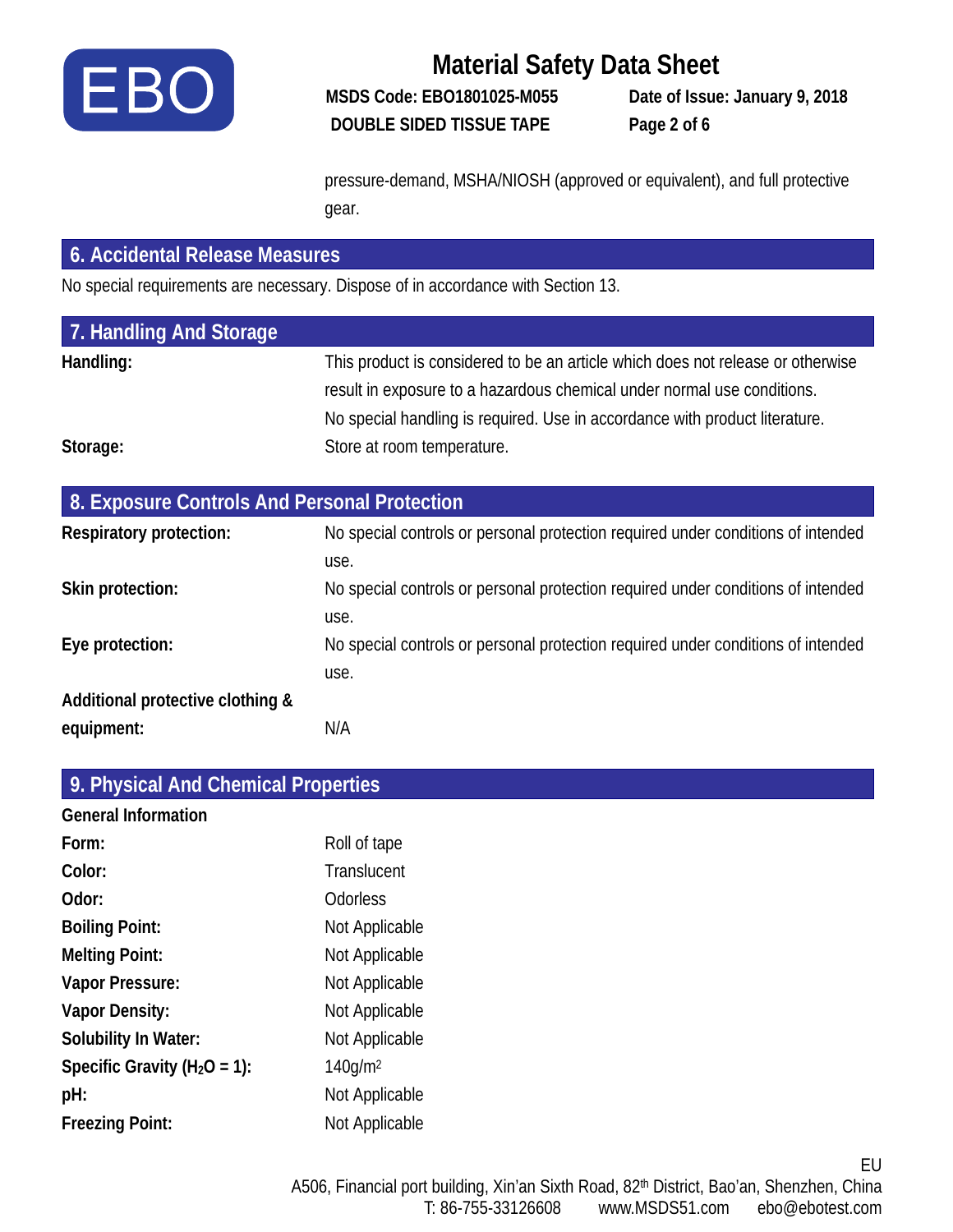

**MSDS Code: EBO1801025-M055 Date of Issue: January 9, 2018 DOUBLE SIDED TISSUE TAPE Page 3 of 6**

| Molecular Weight: | Mixture, Not Applicable |
|-------------------|-------------------------|
| Initial tack:     | 23# Ball No.            |
| Peel strength:    | 25N/25mm                |

| 10. Stability And Reactivity |                                                                                         |
|------------------------------|-----------------------------------------------------------------------------------------|
| <b>Chemical Stability:</b>   | This material is chemically stable under normal and storage and handling<br>conditions. |
| Incompatible materials and   |                                                                                         |
| conditions to avoid:         | None.                                                                                   |
| Hazardous Polymerization:    | Is not known to occur.                                                                  |
| Hazardous decomposition:     | None identified.                                                                        |

#### **11. Toxicological Information**

To the best of our knowledge, the chemical, physical, and toxicological properties have not been thoroughly investigated.

| <b>None</b>                                                                                                                                                |
|------------------------------------------------------------------------------------------------------------------------------------------------------------|
| <b>None</b>                                                                                                                                                |
| <b>None</b>                                                                                                                                                |
| <b>None</b>                                                                                                                                                |
| None                                                                                                                                                       |
| None                                                                                                                                                       |
| No component of this product present at levels greater than or equal to 0.1% is<br>identified as probable, possible or confirmed human carcinogen by IARC. |
| No data available                                                                                                                                          |
| No data available                                                                                                                                          |
| No data available                                                                                                                                          |
| No data available                                                                                                                                          |
|                                                                                                                                                            |

| 12. Ecological Information |                                                                        |
|----------------------------|------------------------------------------------------------------------|
| General notes:             | Do not allow material to be released to the environment without proper |
|                            | governmental permits.                                                  |

| 13. Disposal Considerations |                                                                         |  |
|-----------------------------|-------------------------------------------------------------------------|--|
| Product-Recommendation:     | Consult state, local or national regulations to ensure proper disposal. |  |
|                             |                                                                         |  |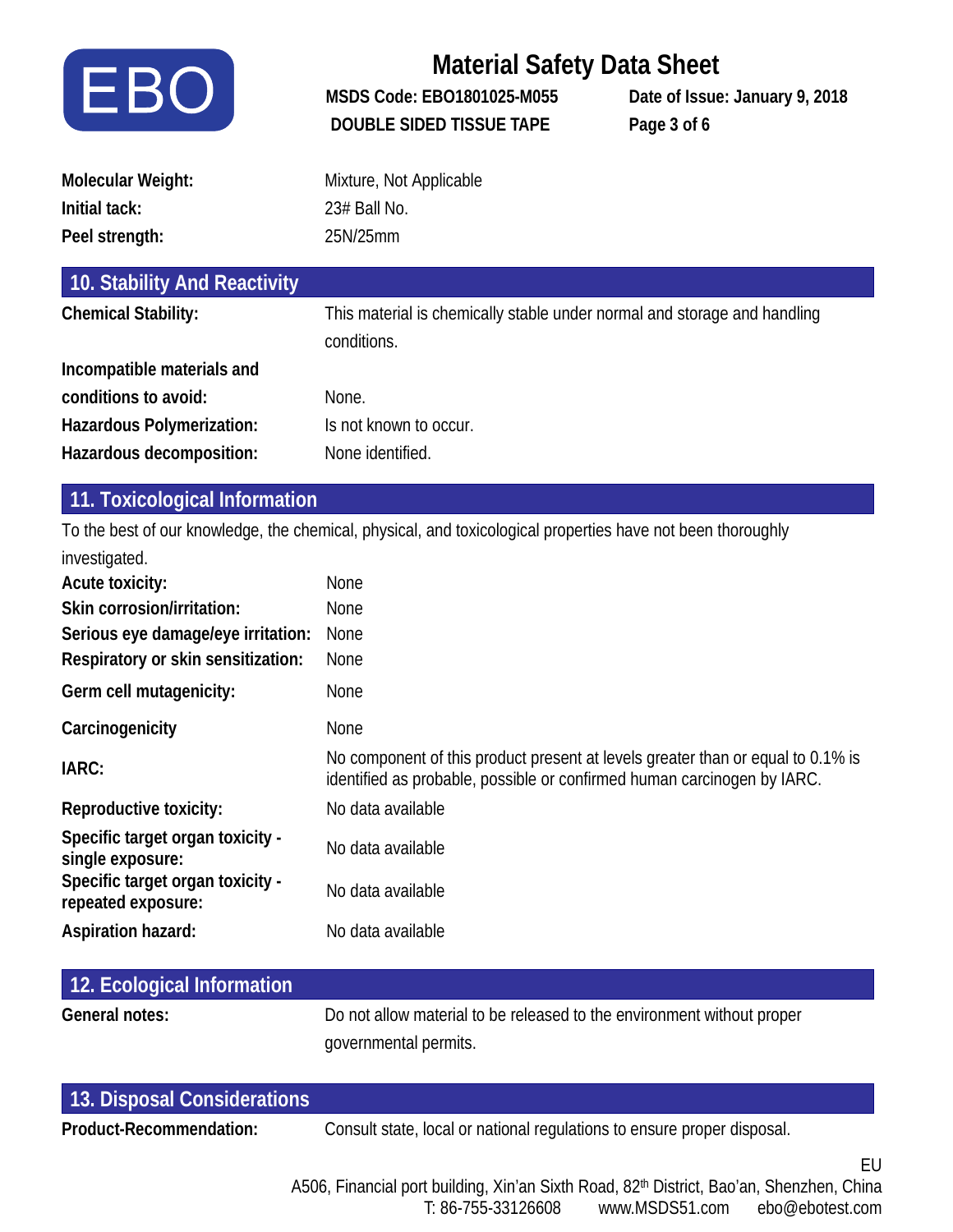

**MSDS Code: EBO1801025-M055 Date of Issue: January 9, 2018 DOUBLE SIDED TISSUE TAPE Page 4 of 6**

|  | <b>Uncleaned</b> |
|--|------------------|
|  |                  |

**packagings-Recommendation:** Disposal must be made according to official regulations.

| 14. Transport Information           |                                                                              |                                                                   |  |  |
|-------------------------------------|------------------------------------------------------------------------------|-------------------------------------------------------------------|--|--|
| UN number                           |                                                                              |                                                                   |  |  |
| <b>ADR/RID: None</b>                | <b>IMDG: None</b>                                                            | <b>IATA: None</b>                                                 |  |  |
| UN proper shipping name             |                                                                              |                                                                   |  |  |
| <b>ADR/RID:</b> Not dangerous goods |                                                                              |                                                                   |  |  |
| <b>IMDG:</b> Not dangerous goods    |                                                                              |                                                                   |  |  |
| <b>IATA:</b> Not dangerous goods    |                                                                              |                                                                   |  |  |
| Transport hazard class(es)          |                                                                              |                                                                   |  |  |
| <b>ADR/RID: None</b>                | <b>IMDG: None</b>                                                            | <b>IATA: None</b>                                                 |  |  |
| Packaging group                     |                                                                              |                                                                   |  |  |
| <b>ADR/RID: None</b>                | <b>IMDG: None</b>                                                            | <b>IATA: None</b>                                                 |  |  |
| <b>Environmental hazards</b>        |                                                                              |                                                                   |  |  |
| <b>ADR/RID: No</b>                  | <b>IMDG Marine pollutant: No</b>                                             | <b>IATA: No</b>                                                   |  |  |
|                                     |                                                                              |                                                                   |  |  |
| 15. Regulations                     |                                                                              |                                                                   |  |  |
| <b>Product related hazard</b>       |                                                                              |                                                                   |  |  |
| information:                        | Observe the general safety regulations when handling chemicals               |                                                                   |  |  |
| National regulations:               | All components of this product are listed in the EU Environmental Protection |                                                                   |  |  |
|                                     |                                                                              | Agency Toxic Substances Control Act Chemical substance Inventory. |  |  |
| Information about limitation of     |                                                                              |                                                                   |  |  |

**use:** For use only by technically qualified individuals.

#### **16. Other Information**

This information is based on our present knowledge. However, this shall not constitute a guarantee for any specific product features and shall not establish a legally valid contractual relationship.

#### **DISCLAIMER OF LIABILITY**

The information in this MSDS was obtained from sources which we believe are reliable. However, the information is provided without any warranty, express or implied, regarding its correctness. The conditions or methods of handling, storage, use or disposal of the product are beyond our control and may be beyond our knowledge. For this and other reasons, we do not assume responsibility and expressly disclaim liability for loss, damage or expense arising out of or in any way connected with the handling, storage, use or disposal of the product. This MSDS was prepared and is to be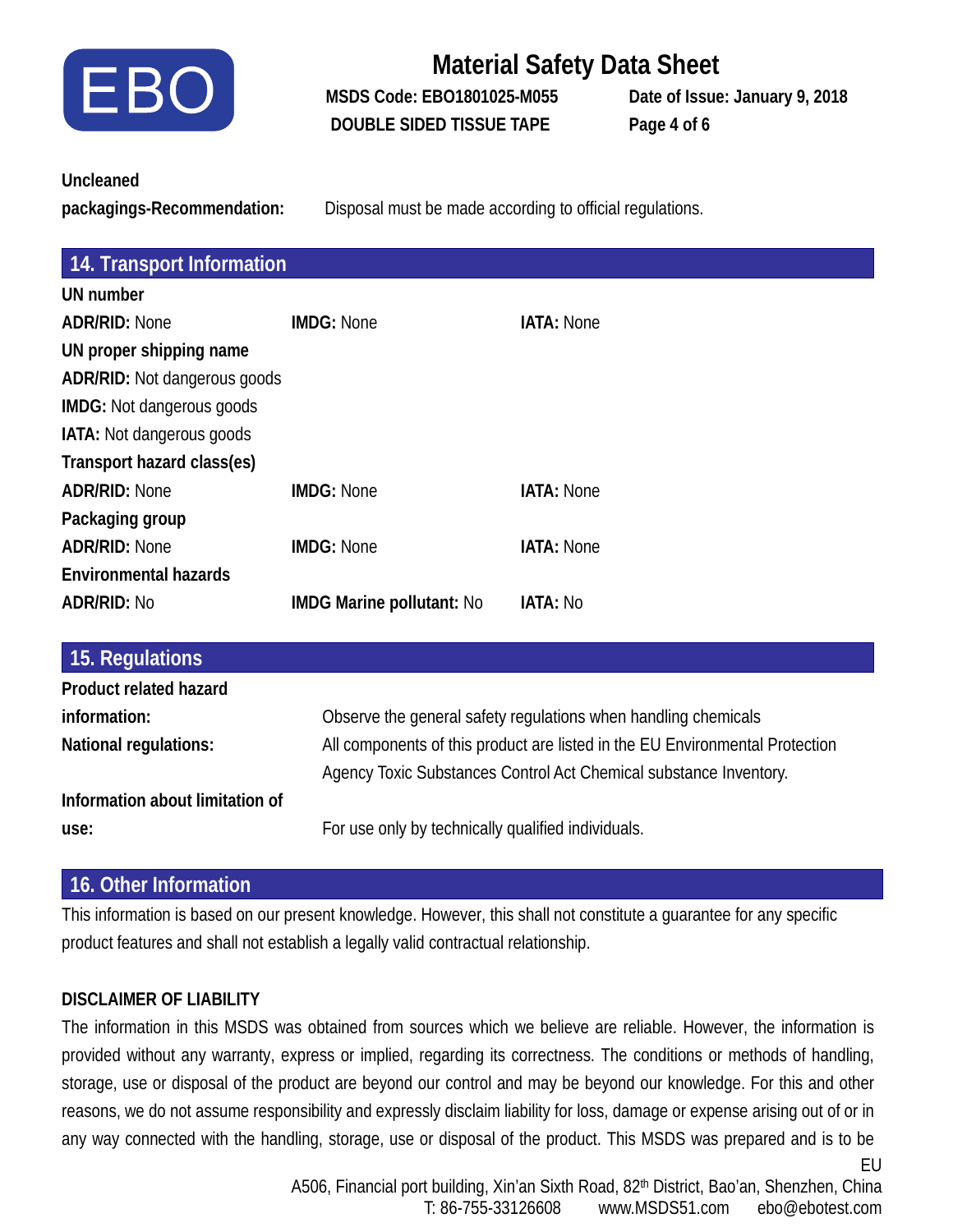

**MSDS Code: EBO1801025-M055 Date of Issue: January 9, 2018 DOUBLE SIDED TISSUE TAPE Page 5 of 6**

used only for this product. If the product is used as a component in another product, this MSDS information may not be applicable. Accordingly, EBQ Testing Center will not be responsible for damages resulting from use of or reliance upon this information. Prepared By **EBO Testing Center.**